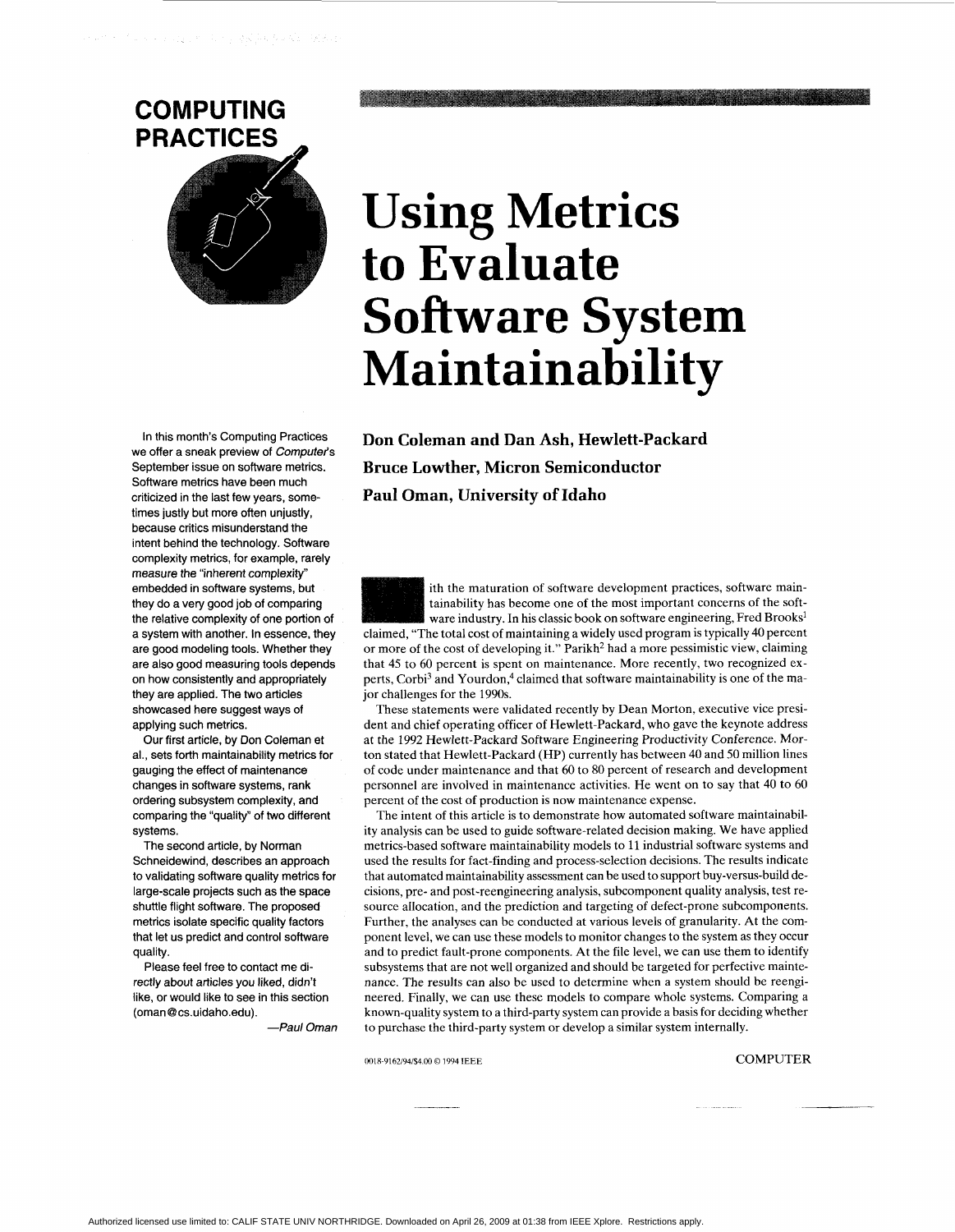Recent studies in metrics for software maintainability and quality assessment have demonstrated that the software's characteristics, history, and associated environment(s) are all useful in measuring the quality and maintainability of that software.<sup>5-7</sup> Hence, measurement of these characteristics can be incorporated into software maintainability assessment models, which can then be applied to evaluate industrial software systems. Successful models should identify and measure what most practitioners view as important components of software maintainability.

## A comparison **of five models**

We recently analyzed five methods for quantifying software maintainability from software metrics. The definition, derivation, and validation of these five methods has been documented elsewhere.7 Only a synopsis of the five methods is presented here:

- *Hierarchical multidimensional assessment models* view software maintainability as a hierarchical structure of the source code's attributes.<sup>6</sup>
- *Polynomial regression models* use regression analysis as a tool to explore the relationship between software maintainability and software metrics.<sup>8</sup>
- *An aggregate complexity measure*  gauges software maintainability as a function of entropy.<sup>5</sup>
- *Principal components analysis* is a statistical technique to reduce collinearity between commonly used complexity metrics in order to identify and reduce the number of components used to construct regression models.<sup>7</sup>
- *Factor analysis* is another statistical technique wherein metrics are orthogonalized into unobservable underlying factors, which are then used to model system maintainability.<sup>5</sup>

Tests of the models indicate that all five compute reasonably accurate maintainability scores from calculations based on simple (existing) metrics. All five models and the validation data were pre-

August 1994

sented to HP Corporate Engineering managers in the spring and summer of 1993. At that time it was decided that the hierarchical multidimensional assessment and the polynomial regression models would be pursued as simple mechanisms for maintainability assessment that could be used by maintenance engineers in a variety of locations. HP wanted quick, easy-to-calculate indices that "line" engineers could use at their desks. The following subsections explain how these methods were applied to industrial systems.

**HPMAS: A hierarchical multidimensional assessment model.** HPMAS is HP's software maintainability assessment system based on a hierarchical organization of a set of software metrics. For this particular type of maintainability problem, Oman and Hagemeister<sup>6</sup> have suggested a hierarchical model dividing maintainability into three underlying dimensions or attributes:

(1) The *control structure,* which includes characteristics pertaining to the way the program or system is decomposed into algorithms.

- (2) The *information structure,* which includes characteristics pertaining to the choice and use of data structure and dataflow techniques.
- (3) *Typography, naming, and commenting,* which includes characteristics pertaining to the typographic layout, and naming and commenting of code.

We can easily define or identify separate metrics that can measure each dimension's characteristics. Once the metrics have been defined and/or identified. an "index of maintainability" for each dimension can be defined as a function of those metrics. Finally, the three dimension scores can be combined for a total maintainability index for the system. For our work, we used existing metrics to calculate a deviation from acceptable ranges and then used the inverse of that deviation as an index of quality.

Most metrics have an optimum range of values within which the software is more easily maintained. A method called *weight and trigger-point-range analysis* is

#### Software maintenance definitions

Definitions for software "maintenance" and "maintainability" are many, but they are fairly consistent in scope and intent. Here are the IEEE standard definitions:<sup>1</sup>

Maintenance: The process of modifying a software system or component after delivery to correct faults, improve performance or other attributes, or adapt to a changed environment.

Maintainability: The ease with which a software system or component can be modified to correct faults, improve performance or other attributes, or adapt to a changed environment.

Consistent with these definitions, the maintenance process can be divided into three areas of focus:1

Corrective maintenance: Maintenance performed to correct faults in hardware or software.

Adaptive maintenance: Software maintenance performed to make a computer program usable in a changed environment.

Perfective maintenance: Software maintenance performed to improve the performance, maintainability, or other attributes of a computer program.

Reference

1. IEEE Std. 610.12-1990, "Glossary of Software Engineering Terminology," in Software Engineering Standards Collection, IEEE CS Press, Los Alamitos, Calif., Order No. 1048-06T, 1993.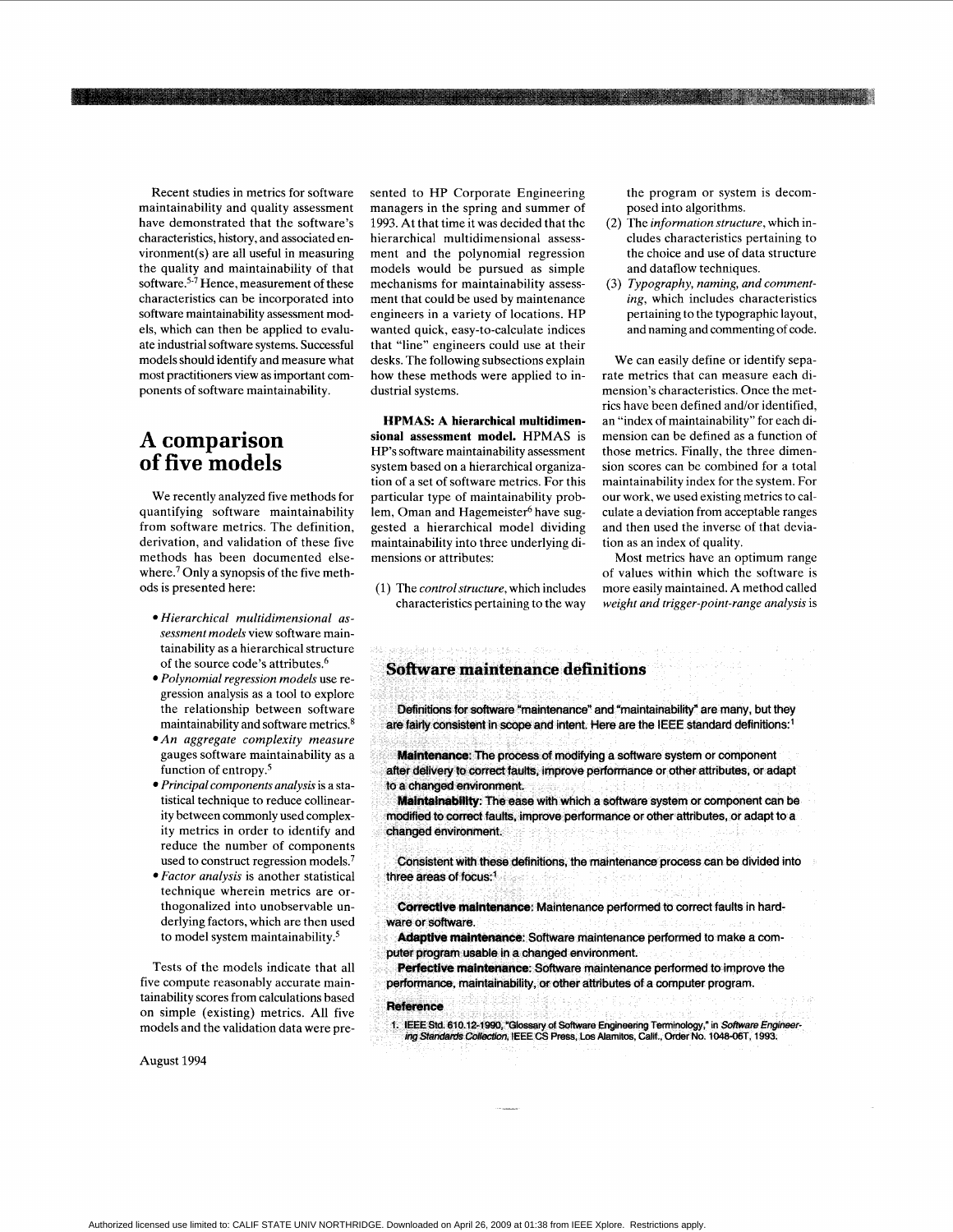used to quantify maintainability by calculating a "degree of fit" from a table of acceptable metric ranges. When the metric value falls outside the optimum range, it indicates that maintainability is lower; hence, there is a deviation (or penalty) on the component's contribution to maintainability. The optimum range value, called the *trigger point range,* reflects the "goodness" of the program style. For example, if the acceptable range for *average lines of code* (aveLOC) is between 5 and 75, values falling below 5 and above 75 serve as the trigger points for what would be classified as poor style. If the measured average lines of code value lies within the acceptable range, there is no penalty. If the metric value falls outside the trigger point range but is close to the bounds (trigger points), we then apply a proportional deviation, which can run up to 100 percent (the maximum penalty). The weighted deviation is computed by multiplying the calculated deviation by a weighted value between zero and one, inclusive. The metric attributes are combined based on the assumption that the dimensional maintainability is 100 percent (highly maintainable); they are then reduced by the deviation percentage of each metric. Dimension maintainability is calculated as

$$
DM_{\text{dimension}} = 1 - \frac{\sum w_i D_i}{\sum w_i}
$$

The overall maintainability index is the product of the three dimensions. Multiplying the three dimensions' maintainability gives a lower overall maintainability than averaging does, which underscores the fact that deviation in one aspect of maintainability will hinder other aspects of the maintenance effort, thus reducing maintainability of the entire system.

HPMAS was calibrated against *HP* engineers' subjective evaluation of 16 software systems, as measured by an abridged version of the AFOTEC (Air Force Operational Test and Evaluation Center) software quality assessment in strument.<sup>9</sup> HPMAS maintainability indices range from 0 to 100, with 100 representing excellent maintainability.

**Polynomial assessment tools.** Regression analysis is a statistical method for predicting values of one or more response (dependent) variables from a collection of predictor (independent) variables. For purposes of software maintainability assessment, we need to create a polynomial equation by which a system's maintainability is expressed as a function of the associated metric attributes. We have used this technique to develop a set of polynomial maintainability assessment models.<sup>8</sup> These models were developed as simple software maintainability assessment methods that could be calculated from existing metrics. Since these models were intended for use by maintenance practitioners "in the trenches," the models were again calibrated to HP engineers' subjective evaluation of the software as measured by the abridged version of the AFOTEC software quality assessment instrument? That is, the independent variables used in our models were a host of 40 complexity metrics, and the dependent variable was the (numeric) result of the abridged AFOTEC survey.

Approximately 50 regression models were constructed in an attempt to identify simple models that could be calculated from existing tools and still be generic enough to apply to a wide range of software systems. In spite of the current research trend away from the use of Halstead metrics, all tests clearly indicated that Halstead's volume and effort metrics were the best predictors of maintainability for the HP test data. The regression model that seemed most applicable was a four-metric polynomial based on Halstead's effort metric and on metrics measuring extended cyclomatic complexity, lines of code. and number of comments:

| Maintainability = 171            |
|----------------------------------|
| $-3.42 \times \ln(aveE)$         |
| $-0.23 \times aveV(g')$          |
| $-16.2\times\ln(aveLOC) + aveCM$ |
|                                  |

Maintainability = 171

where  $aveE$ ,  $aveV(g')$ ,  $aveLOC$ , and aveCM are the average effort, extended V(G), average lines of code, and number of comments per submodule (function or procedure) in the software system.

Preliminary results indicated that this model was too sensitive to large numbers of comments. That is, large comment blocks, especially in small modules, unduly inflated the resulting maintainability **indices.** To rectify this, we replaced the aveCM component with percent comments ( $perCM$ ), and a ceiling function was placed on the factor to limit its contribution to a maximum value of **50.1°**  Also, because there has been much discussion of the nonmonotonicity of Halstead's effort metric (it is not a nondecreasing function under the concatenation operation), we reconstructed the model using Halstead's volume metric instead. Thus, the final four-metric polynomial now used in our work is

Maintainability = 171  $-5.2 \times ln(aveVol)$  $-0.23 \times ave V(g')$  $-16.2 \times ln(aveLOC)$  $+(50 \times \sin(\sqrt{2.46 \times perCM}))$ 

This polynomial has been compared to the original model using the same validation data. The average residual between the effort-based model and the volume-based model is less than 1.4.

## **Applying the models to industrial software**

A software maintainability model is only useful if it can provide developers and maintainers in an industrial setting with more information about the system. Hence, the data used to test and validate our models consisted entirely of genuine industrial systems provided by Hewlett-Packard and Defense Department contractors. The examples are presented here to show how these models can aid software maintainers in their decision making. The data presented in the following subsections is real and unaltered, except that proprietary information has been removed.

**Using HPMAS in a prelpostanalysis of maintenance changes.** Over several years of software maintenance, systems tend to

#### 46 COMPUTER

Authorized licensed use limited to: CALIF STATE UNIV NORTHRIDGE. Downloaded on April 26, 2009 at 01:38 from IEEE Xplore. Restrictions apply.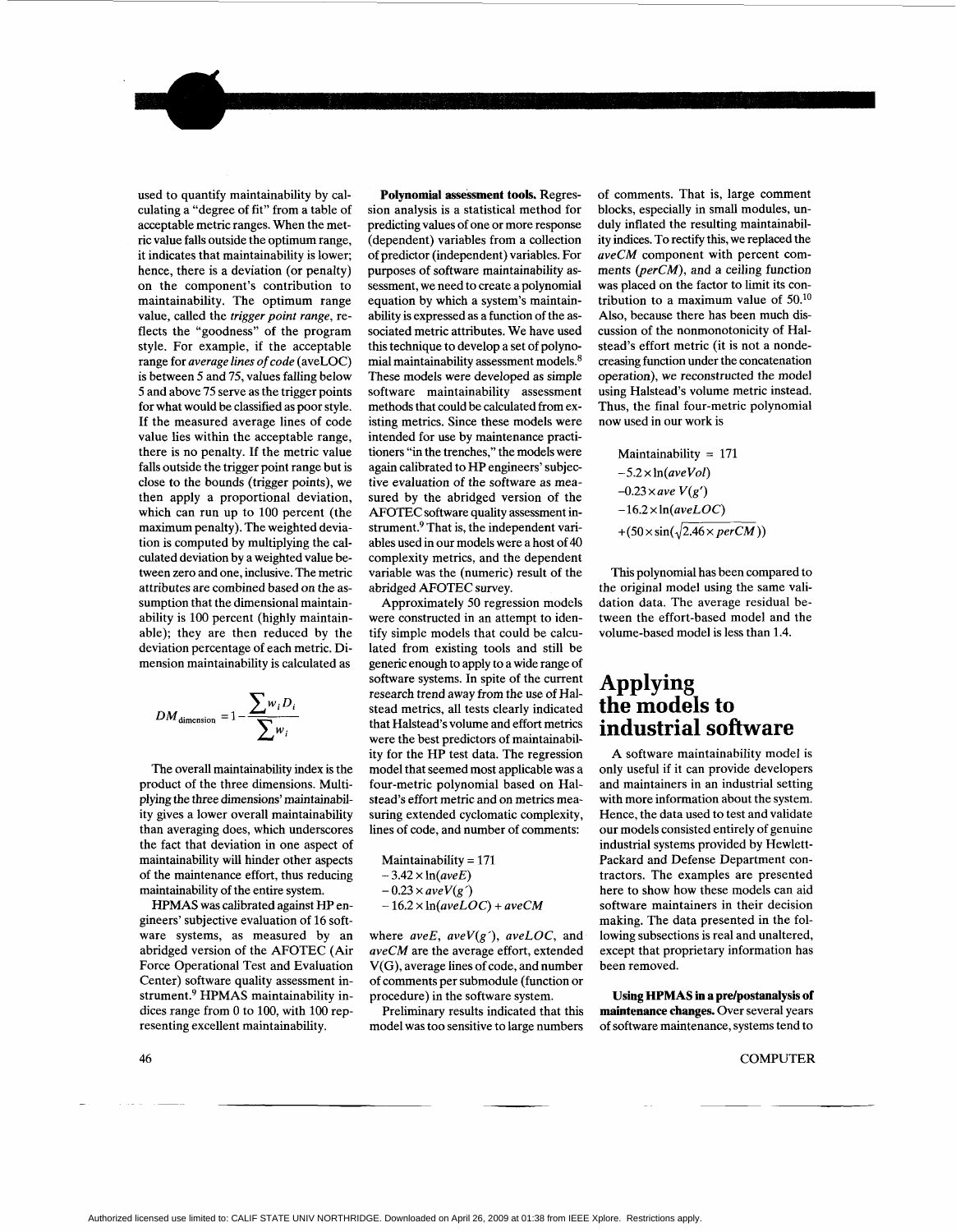degrade as the number of "patches" to them increases. To combat this increase in entropy, a pre/postanalysis can be used to ensure that the maintainability of a system does not decline after each maintenance modification. To exemplify this, an existing HP subsystem, written in C for the Unix platform, was analyzed using HPMAS prior to perfective maintenance modification. Once the modification was complete, the modified subsystem was analyzed by HPMAS and the results were compared to determine if there was any detectable change in the maintainability of the subsystem. Table 1 contains an overall analysis of the changes made to the subsystem.

The HPMAS maintainability index in Table 1 shows that the maintainability of the subsystem was essentially unchanged (a 0.4 percent increase) even though the perfective maintenance changes had actually increased the complexity of the system. Specifically, 149 lines of code, two modules, and 29 branches were added to the system. Although the maintenance engineer denied that functionality increased, a visual inspection of the source code revealed that increased error checking had, in fact, been added to the code. For example, the original version of module Function-F, shown in section 2 of Table 2, contained 12 error-screening checks, while the modified version contained 16 error checks. (Throughout this discussion, function names have been changed to protect Hewlett-Packard proprietary information.)

Table 2 contains a module-by-module comparison of the pre- and post-test maintainability indices for the subsystem. The table is divided into four sections to demonstrate the distribution of maintenance changes. The first section of the table contains the modules that were not modified during the maintenance task. The second section contains modules that were slightly modified but which retained their original module names. The third section contains modules that have been modified and renamed. (The modules in this section were matched by visually inspecting the post-test system to identify any reused comments, variables, or control **flow**  used in the pretest system.) The last sec-

August 1994

tion contains modules in the pretest system that could not be matched to any module in the post-test system. (Visual inspection of the code revealed that the post-test components contained reused code from the pretest system, but they could not be matched to any one posttest component.) Thus, the last section represents an area of the program where the subsystem was repartitioned, resulting in a new subsystem organization.

This type of postmaintenance analysis can provide the maintenance staff with a wealth of information about the target system. For example, section 1 of Table 2 consists of unchanged components with relatively high HPMAS maintainability scores. If these components remain unchanged over several maintenance modifications, they might be considered for a reusability library. Components in the second section address the system goal but have not yet reached the refinement of those in the first section. Their HPMAS metrics are generally lower than those in the first section, and they have changed less than  $\pm$  5 percent from the pre- to postanalysis.

**Table 1. Comparing pre- and post-test results shows how much maintenance modification changes a subsystem.** 

|                             | Pretest  | Post-test | Percent<br>Change |
|-----------------------------|----------|-----------|-------------------|
| Lines of code               | 1,086.00 | 1,235.00  | 13.4              |
| Number of modules           | 13.00    | 15.00     | 15.4              |
| Total $V(g')$               | 226.00   | 255.00    | 12.8              |
| HPMAS maintainability index | 88.17    | 88.61     | 0.4               |

**Table 2. Module-by-module comparison of pre- and postanalysis results.** 

|                | <b>Pretest Analysis</b> |        | Post-test Analysis      |        |                   |
|----------------|-------------------------|--------|-------------------------|--------|-------------------|
| Section        | Name                    | Metric | Name                    | Metric | Percent<br>Change |
|                | Function_A              | 93.83  | Function A              | 93.83  | 0.0               |
| 1              | Function B              | 93.82  | Function B              | 93.82  | 0.0               |
|                | Function C              | 92.96  | Function C              | 92.96  | 0.0               |
|                | Function_D              | 84.41  | Function D              | 84.41  | 0.0               |
|                | Function E              | 86.24  | Function E              | 89.00  | 3.2               |
| $\overline{2}$ | Function F              | 65.58  | Function F              | 67.27  | 2.6               |
|                | Function G              | 88.06  | Function G              | 85.83  | $-2.5$            |
|                | <b>Function H</b>       | 78.41  | Function H'             | 83.05  | 5.9               |
| 3              | Function I              | 72.85  | Function I <sup>-</sup> | 63.15  | $-13.3$           |
|                | Function J              | 67.75  | Function J'             | 66.43  | $-1.9$            |
|                | Function K              | 68.83  | Function K <sup>*</sup> | 66.67  | $-3.1$            |
|                | Function L              | 80.68  |                         |        |                   |
|                | Function M              | 78.78  |                         |        |                   |
| 4              |                         |        | Function N              | 85.08  |                   |
|                |                         |        | Function O              | 80.75  |                   |
|                |                         |        | Function P              | 79.68  |                   |
|                |                         |        | Function Q              | 69.68  |                   |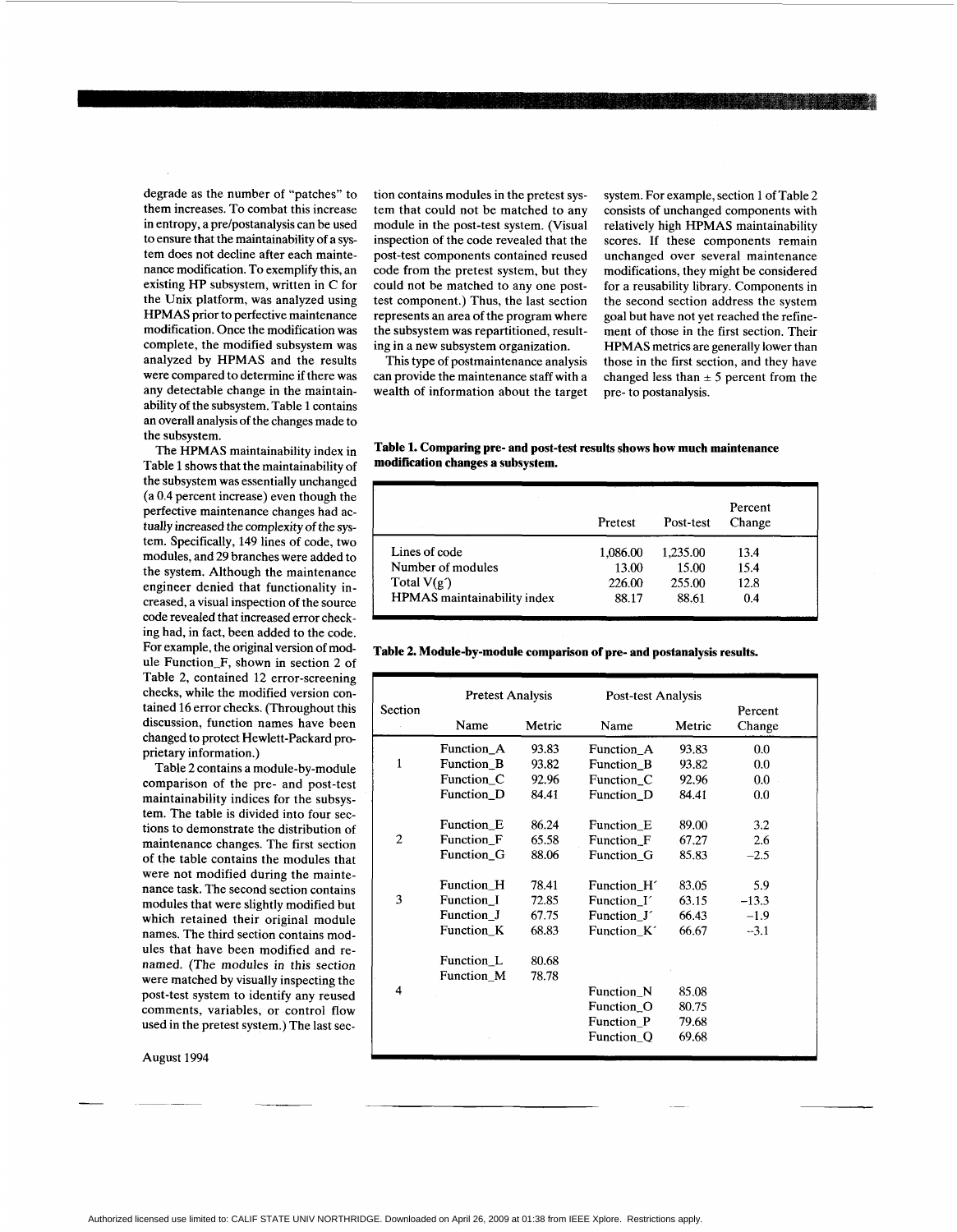

The last two sections contain the most extensive changes to the subsystem. Components in these two sections represent a large burden to the maintainer, essentially representing a repartition of the problem. This is evidenced by the renaming of components, lower HPMAS metric values, and unmatchable pre- and post-test components. The maintenance engineer renamed all of the components in section 3 (presumably because he thought the original names did not adequately describe them) and substantively changed their functionality. Section 4 contains old components that could not be matched to components in the new system. They represent the largest burden to the maintenance effort because (1) the new components are untested, (2) the structure of the system has changed, requiring all documentation and diagrams for this system to be updated, and (3) all maintainers who were familiar with the pretest system are unfamiliar with the post-test system.

**Using polynomials to rank-order mod**ule maintainability. To detect differences in subsystem maintainability, the fourmetric polynomial was applied to a large third-party software application sold to HP. The system consists **of** 236,000 lines of C source code written for a Unix platform. The software complexity metrics were calculated on a file-by-file basis, and a maintainability index was calculated for each file.

有<br>5 *Eo* 

The file-by-file analysis of the 714 files constituting the software system is shown in Figure 1. This histogram shows the maintainability (polynomial) index for each file, ordered from highest to lowest. The index for each file is represented by the top of each vertical bar; for negative indices, the value is represented by the bottom of the bar. The maintainability analysis for this system showed that the file maintainability scores (or indices) range from a high of 183 to a low  $of - 91.$ 

All components above the 85 maintainability index are highly maintainable, components between 85 and 65 are moderately maintainable, and components below 65 are "difficult to maintain." The dotted line indicates the *quality cutoff* established by Hewlett-Packard at index level 65.1° Although these three quality categories are used by HP, they represent only a good "rule of thumb."

The figure shows that 364 files, or roughly 50 percent of the system, fall below the quality-cutoff index, strongly suggesting that this system is difficult to modify and maintain. Prior to our analysis, the *HP* maintenance engineers had stated that the system was *very* difficult to maintain and modify. Further analysis proved that change-prone and defect-prone subsystem components (files) could be targeted using the ranked order of the maintainability indices.

-

In a subsequent study, a similar analysis was conducted on another third-party subsystem and compared against a maintainability index profile for a proprietary HP system (an example is shown in the next subsection). Based on that comparison, HP decided to purchase the thirdparty software.

**Using polynomials to compare software systems.** The polynomial models can also be used to compare whole software systems. We analyzed two software systems that were similar in size, number of modules, platform, and language (see Table 3).

The first system, **A,** is a third-party acquisition that had been difficult to maintain. (Again, the names of the two systems have been changed to protect proprietary information.) The second system, B, had been cited in internal Hewlett-Packard documentation as an excellent example of state-of-the-art software development. The four-metric polynomial model was used to compare the two systems to see the differences in their maintainability profiles. HP maintenance engineers, already experienced with the systems, were asked to comment on the maintainability of each system.

The results of the polynomial model shown in Table 3 corroborate the engineers' informal evaluation of the two software systems. The **A** system yielded a maintainability index of 89; while clearly above our acceptability criteria, it is considerably lower than the 123 maintainability index calculated for system **B.** This corresponds to the mediocre evaluation **A** received from the Hewlett-Packard engineers and the high praise **B** received from the engineers working on that system. We performed a more

#### **COMPUTER**

**Table 3. A polynomial comparison of two systems corroborated an informal evaluation by engineers.** 

|                               | А       | в       |
|-------------------------------|---------|---------|
| HP evaluation                 | Low     | High    |
| Platform                      | Unix    | Unix    |
| Language                      | C       | С       |
| <b>Total LOC</b>              | 236,275 | 243,273 |
| Number of modules             | 3,176   | 3,097   |
| Overall maintainability index | 89      | 123     |

250<br>200 - System A ----<br> $\frac{200}{9}$  150 -